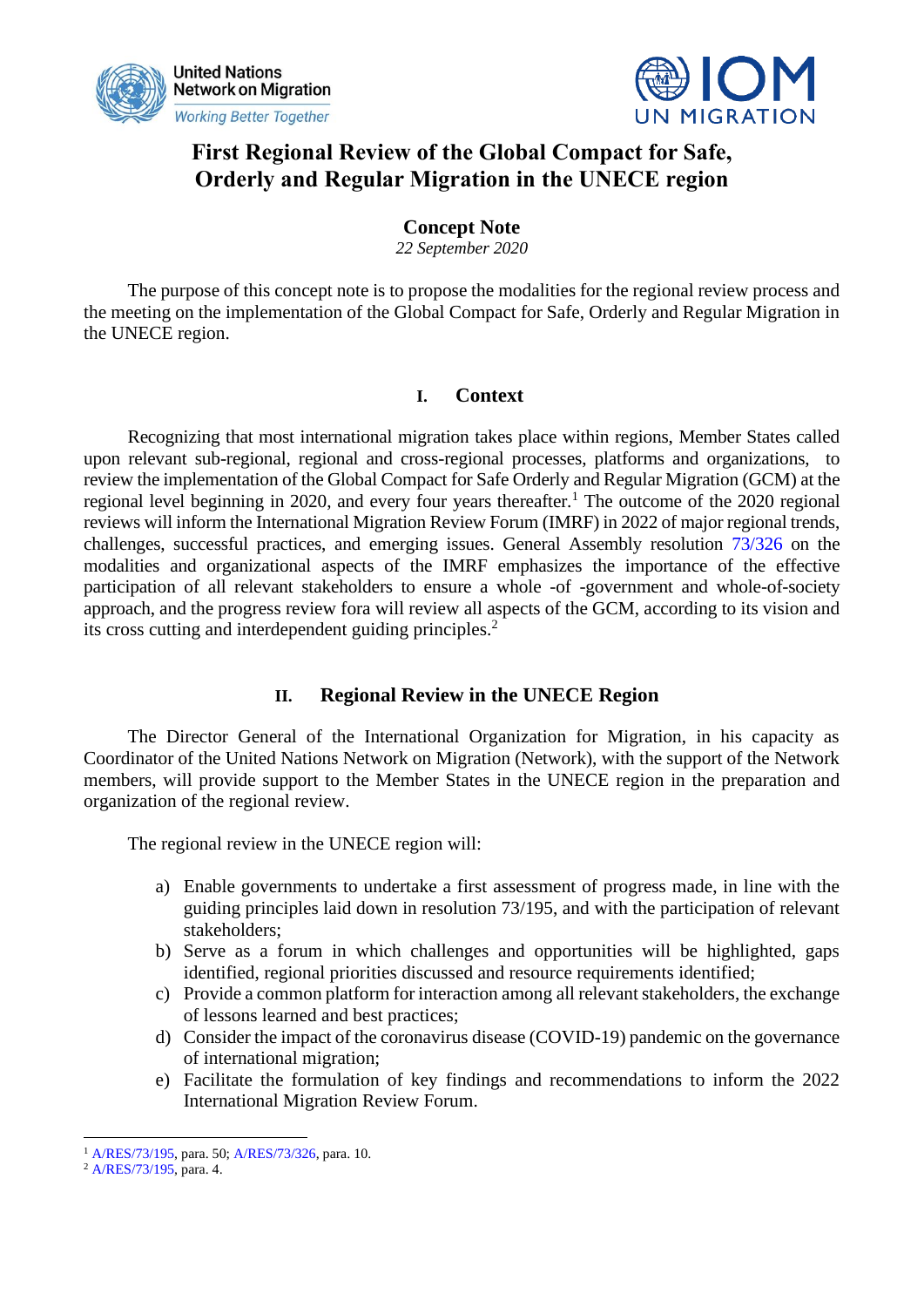#### **III. Organization of the voluntary regional review process**

To ensure an inclusive regional review, Member States have been invited through a joint letter by UNECE and IOM, as Coordinator of the Network, to submit voluntary inputs on experiences to date by Member States on the implementation of the GCM by 30 September 2020 to UNECE and the Network. It was proposed that these submissions would inform a regional review meeting. It was also proposed that these submissions will be posted on the regional landing page of the Network'[s website](https://migrationnetwork.un.org/country-regional-network/europe-north-america)<sup>3</sup>. In view of the COVID-19 pandemic, the Network is proposing a virtual regional review meeting for UNECE Member States to take place on Thursday 12th and Friday 13th of November 2020, 10:00 – 15:40 CET.

The regional review meeting will convene representatives of the UNECE Member States<sup>4</sup>; intergovernmental organizations; United Nations bodies, specialized agencies and funds; all relevant stakeholders from the UNECE region including migrants, civil society, migrant and diaspora organizations, faith-based organizations, local authorities and communities, the private sector, trade unions, parliamentarians, national human rights institutions, the International Red Cross and Red Crescent Movement, academia, and the media.

The intergovernmental meeting will consist of an opening segment, followed by four thematic roundtables which will provide Member States and stakeholders with a space for discussion and to present and review progress on the GCM (see *Annex 1: Agenda).* Subsequent to each roundtable, Member States and stakeholders will be given the floor for interventions thereby ensuring an interactive process.

The thematic roundtables will offer a more focused discussion, organized along the proposed four roundtables of the International Migration Review Forum (IMRF<sup>5</sup>). Each roundtable will have one Member State, and one stakeholder (see *Annex 1: Agenda)*:

| Roundtable 1   Objectives 14, 15, 16, 19, 20 & 22  |
|----------------------------------------------------|
| Roundtable 2   Objectives 2, 5, 6, 12 and 18       |
| Roundtable 3   Objectives 4, 8, 9, 10, 11, 13 & 21 |
| Roundtable 4 Objectives 1, 3, 7, 17 and 23         |

Member States and stakeholders are invited to express their interest in providing a speakers for the Opening, the Closing, for each of the Roundtables and to moderate the roundtables; and UN member agencies of the Network's Executive Committee are also invited to express their interest in being a speaker for roundtable and to moderate the roundtables.

<sup>&</sup>lt;sup>3</sup> § 43 of the GCM text is a request by UN member states to establish a capacity-building mechanism that supports their efforts to implement the Global Compact. The capacity-building mechanism will consist of a connection hub that inter alia a global knowledge platform as an online open data source (i) Serving as a repository of existing evidence, practices and initiatives; (ii) Facilitating the accessibility of knowledge and sharing of solutions; (iii) Building on the Global Forum on Migration and Development Platform for Partnerships and other relevant sources.

<sup>4</sup> [https://www.unece.org/oes/member\\_countries/member\\_countries.html](https://www.unece.org/oes/member_countries/member_countries.html)

<sup>5</sup> [A/RES/73/326,](https://undocs.org/en/A/RES/73/326) para. 21.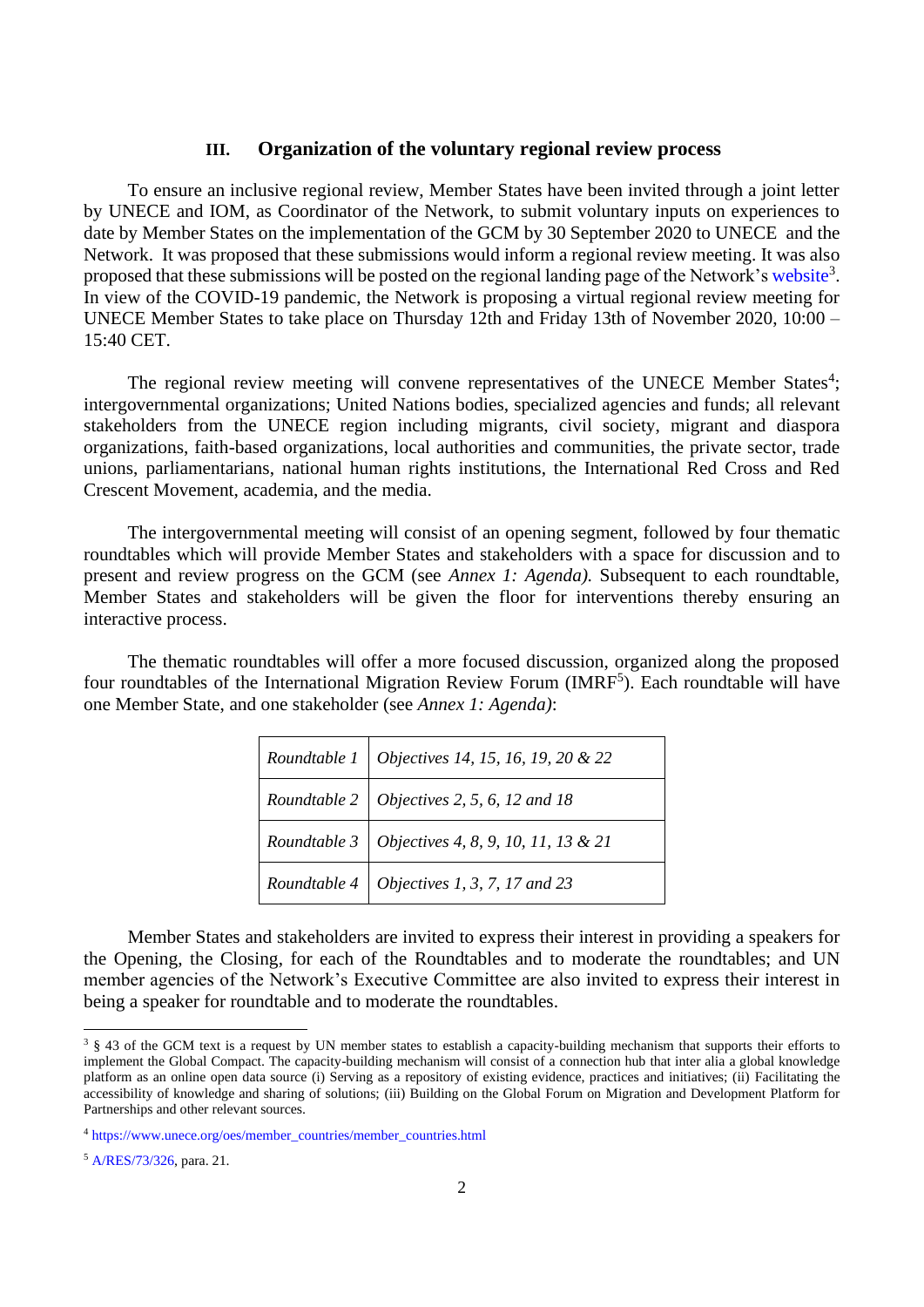The selection will be done by the Network with due regard to geographic and gender balance and with a view to the whole-of-government and whole-of-society approach of the Global Compact. To guide the interactive debate the Network will prepare a short background note in advance for each roundtable.

#### **IV. Outcome of the regional review process**

The regional review meeting will result in a summary report that will synthesize inputs. These outcome report will be submitted to UNECE Member States no later than 30 days after the meeting for their comments. The report will be published on the regional landing age of the Network'[s website.](https://migrationnetwork.un.org/country-regional-network/europe-north-america) The report will also serve as input to the 2022 International Migration Review Forum.

#### **V. Documentation**

- Global Compact for Safe, Orderly and Regular Migration [A/RES/73/195;](https://undocs.org/en/A/RES/73/195)
- New York Declaration for Refugees and Migrants [A/RES/71/1;](https://undocs.org/en/A/RES/71/1)
- Transforming our world: the 2030 Agenda for Sustainable Development [A/RES/70/1;](https://undocs.org/A/RES/70/1)
- Format and organizational aspects of the international migration review forums [A/RES/73/326 5;](https://undocs.org/en/A/RES/73/326)
- [Suggested checklist for preparing and organizing regional reviews.](https://migrationnetwork.un.org/sites/default/files/docs/checklist_.pdf)
- [Indicative outline for Member States to review the status of implementation of the GCM at national](https://migrationnetwork.un.org/sites/default/files/docs/indicative_outline_for_member_states.pdf)  [level, in preparing for regional reviews.](https://migrationnetwork.un.org/sites/default/files/docs/indicative_outline_for_member_states.pdf)
- [Indicative outline for relevant sub-regional, regional and cross-regional processes, platforms and](https://migrationnetwork.un.org/sites/default/files/docs/indicative_outline_sub-regional_regional_and_cross-regional_processes_platforms_and_organizations_and_stakeholders.pdf)  [organizations and stakeholders active at the regional level reviewing the status of implementation](https://migrationnetwork.un.org/sites/default/files/docs/indicative_outline_sub-regional_regional_and_cross-regional_processes_platforms_and_organizations_and_stakeholders.pdf)  [of the GCM at the regional level.](https://migrationnetwork.un.org/sites/default/files/docs/indicative_outline_sub-regional_regional_and_cross-regional_processes_platforms_and_organizations_and_stakeholders.pdf)

#### **VI. Logistics**

A Logistics Note will follow upon registration. The Logistics Note will also be posted on the Network's website: [https://migrationnetwork.un.org.](https://migrationnetwork.un.org/)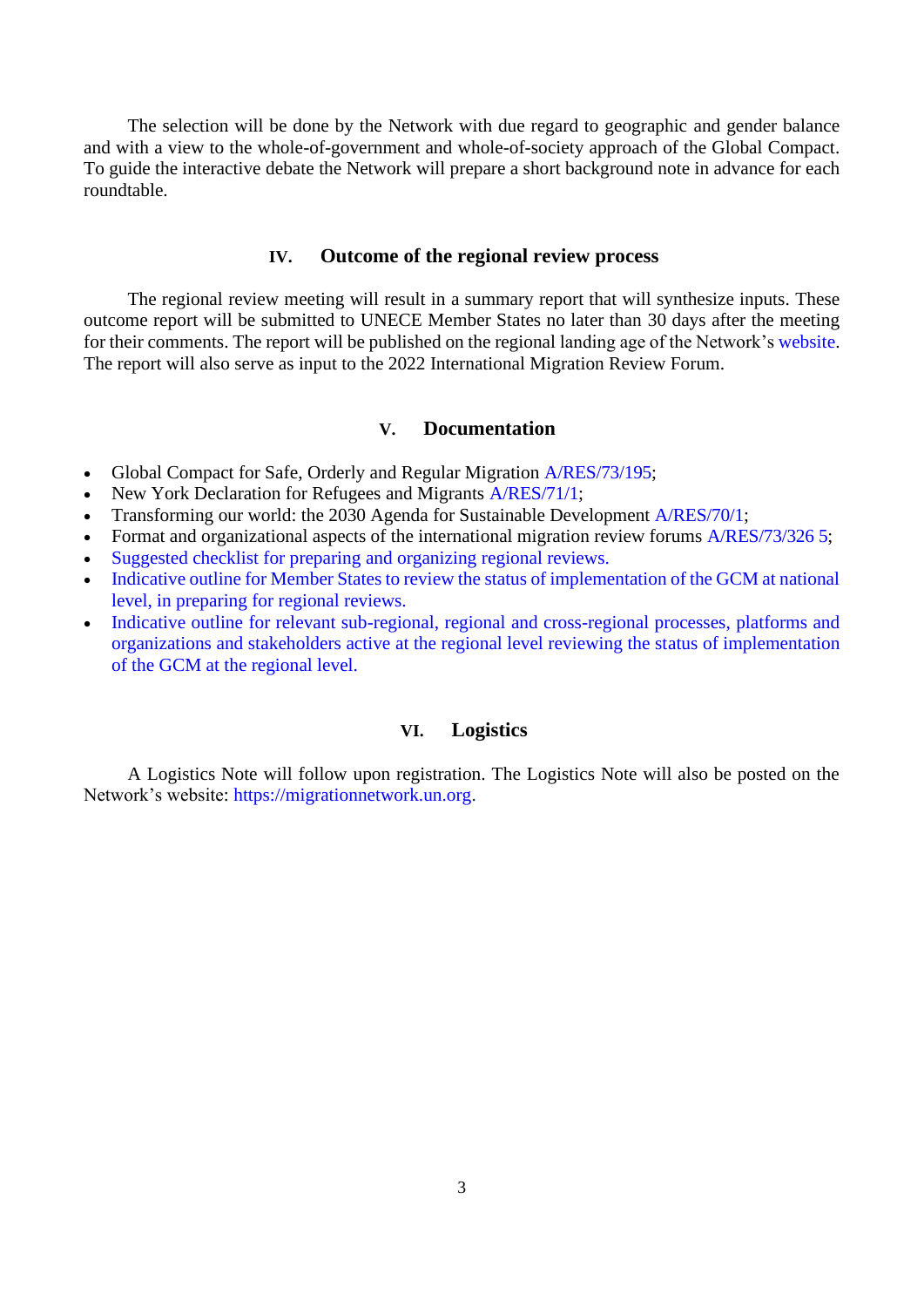



# **First Regional Review of the Global Compact for Safe, Orderly and Regular Migration in the UNECE region**

*12 and 13 November 2020* **Agenda** 

| Thursday, 12 November 2020, 10:00 – 15:20<br>Virtual Meeting $(240 \text{ mins})^*$ |                                                                                             |  |
|-------------------------------------------------------------------------------------|---------------------------------------------------------------------------------------------|--|
|                                                                                     | <b>Opening</b> $(30 \text{ mins})$                                                          |  |
| $10:00 - 10:30$                                                                     | Moderator                                                                                   |  |
|                                                                                     | Mr. António Vitorino<br>IOM Director General and Coordinator of the UN Network on Migration |  |
|                                                                                     | <b>Speaker 2:</b><br>Representative from Government                                         |  |
|                                                                                     | <b>Speaker 3:</b><br>Representative from the Regional Network and Executive Committee       |  |
|                                                                                     | <b>Roundtable 1</b> (100 mins)                                                              |  |
| $10:30-12:10$                                                                       | Moderator                                                                                   |  |
|                                                                                     | <b>Speaker 1:</b><br>Representative from Government                                         |  |
|                                                                                     | <b>Speaker 2:</b><br>Representative from Stakeholders                                       |  |
|                                                                                     | <b>Speaker 2:</b><br>Representative from the United Nations                                 |  |
|                                                                                     | Interactive discussion from the floor (80 mins)                                             |  |
| 12:10-13:30                                                                         | <b>Lunch Break</b>                                                                          |  |
|                                                                                     | <b>Roundtable 2</b> (100 mins)                                                              |  |
| $13:30 - 15:10$                                                                     | Moderator                                                                                   |  |
|                                                                                     | <b>Speaker 1:</b><br>Representative from Government                                         |  |
|                                                                                     | <b>Speaker 2:</b><br>Representative from Stakeholders                                       |  |
|                                                                                     | <b>Speaker 3:</b><br>Representative from the United Nations                                 |  |
|                                                                                     | Interactive discussion from the floor (80 mins)                                             |  |
|                                                                                     | <b>Summary of Day 1</b> (10 mins)                                                           |  |
| 15:10-15:20                                                                         | Moderator                                                                                   |  |